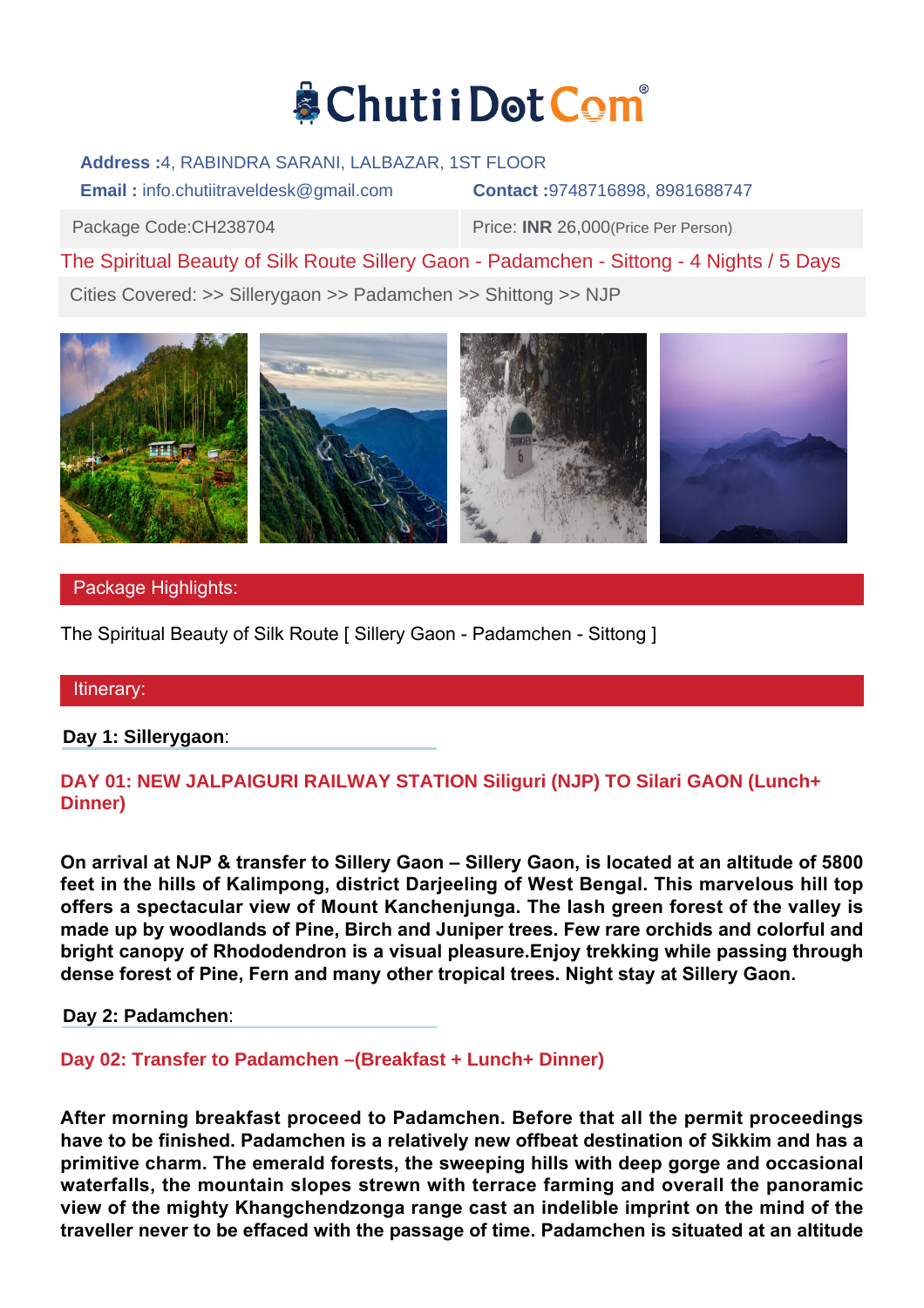**of 10,000 ft. of sea level approx. and has a primitive charm. Padamchen perched on the rugged terrain of the lower Himalayas in East Sikkim is a hamlet close to Indo-China border. Padamchen is located on the famous Old-Silk-Route.On the way sightseeing enroute Visit Quikhola Falls. Check in At Padamchen also known as Lower Zuluk. Overnight At Padamchen.. Evening free for individual activity and leisure. Overnight stay at Padamchen .**

**Day 3: Padamchen**:

**Day 03 : Padamchen Local Sightseeing –(Breakfast + Lunch+ Dinner)**

**After Breakfast Proceed to sightseeing of Zuluk and witness the Thambi View Point, Zig Zag road,Gnanthang Valley and back to Padamchen. Overnight at Padamchen**

**Day 4: Shittong**:

**Day 04 : Transfer to Sittong –(Breakfast + Lunch+ Dinner)**

**After morning breakfast proceed to Sittong .The location of Sitong is 4,500 Ft (1,350 meter) above Sea level. Coordinates is 26.8713° N, 88.3616° E . Sitong is one such charming hamlet is on the banks of Riyang River and is surrounded by luxuriant orchards and inhabited mostly by Lepcha . Sitong is also known as the Orange Village because of orange orchards spread across a vast area. It is still one of the unexplored and untouched destination in North Bengal by rampant tourism which is yet to be discovered. Sittong, it's a virgin spot near Kalijhora. Sittong is very famous for its orange cultivation, during the winter the entire area turns orange with its orange Gardens. The area is very famous for birds, a large number of birds can be found hereOn the way visit Ahal Dara .Evening free for leisure. Overnight at Homestay in Sittong.**

**Day 5: NJP**:

**Day 05: Departure to Bagdogra Airport (Breakfast)**

**Early morning breakfast - Next one has to drive to Bagdogra Airport (IXB) - It will be a 2.30 to 3 hours by drive - Forwarding Journey .**

## Hotel Details :

| Place                | <b>Hotel Type</b><br>Hotel Name |                         |  |
|----------------------|---------------------------------|-------------------------|--|
| Padamchen            | <b>Home Stays</b>               | I Iceland Homestay      |  |
| $\parallel$ Shittong | <b>Home Stays</b>               | Kirtan Kartik Homestay  |  |
| Sillerygaon          | Homestay                        | Himalaya Rahul Homestay |  |

Transfer Details :

| Transfer Name Source City |  | $\parallel$ Destination City $\parallel$ Vehicle Type |  | $\parallel$ Vehicle Name |
|---------------------------|--|-------------------------------------------------------|--|--------------------------|
|---------------------------|--|-------------------------------------------------------|--|--------------------------|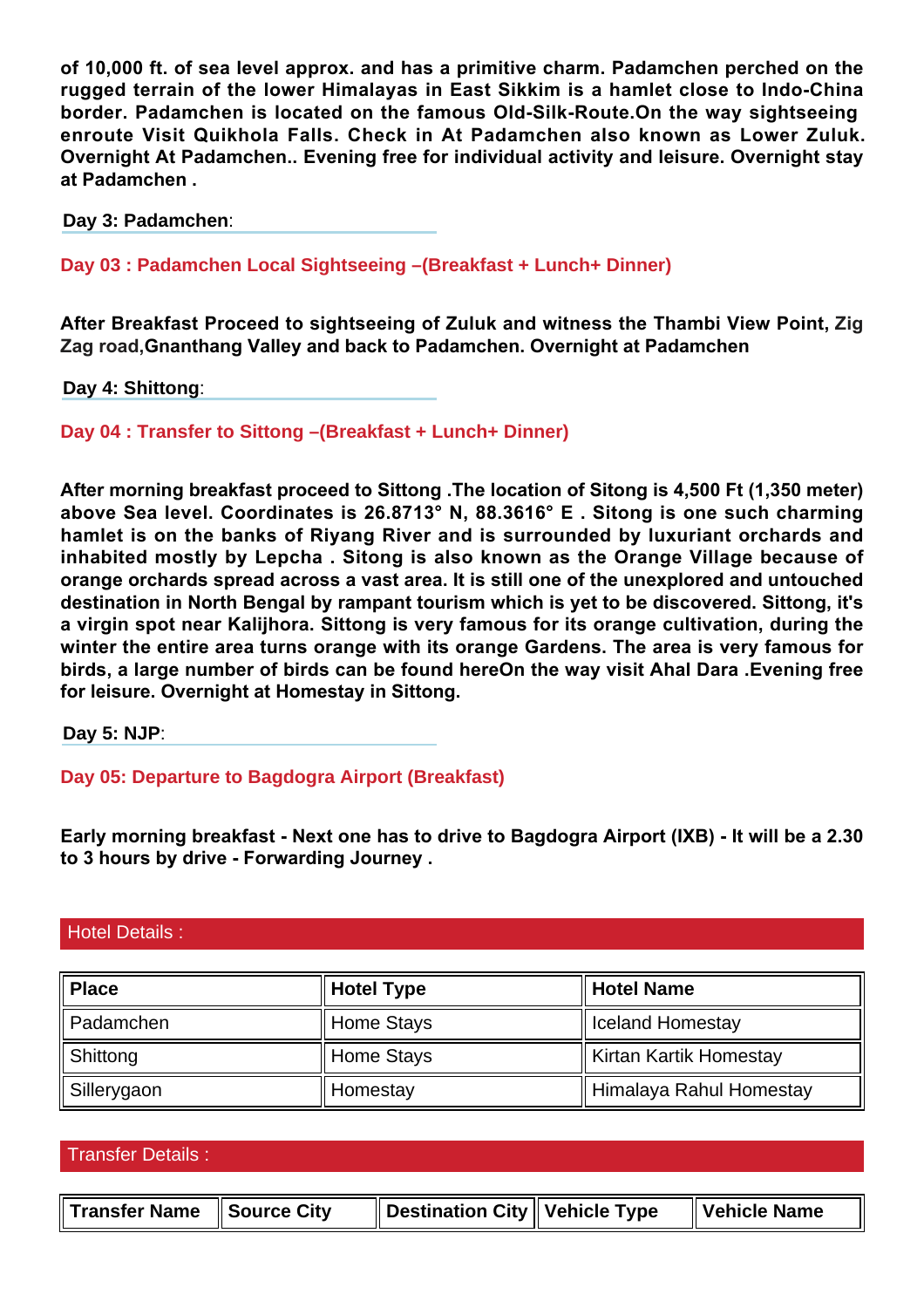| 4 Seater Small<br>Car Non Ac<br>∥ Gaon | $\parallel$ NJP to Sillery | Sittong To IXB | $\parallel$ Alto Non AC | $\parallel$ Alto Non AC |
|----------------------------------------|----------------------------|----------------|-------------------------|-------------------------|
|----------------------------------------|----------------------------|----------------|-------------------------|-------------------------|

## Inclusions :

- **ACCOMMODATION (NON AC),**
- **FOOD BREAKFAST, LUNCH EVENING TEA & SNACKS, DINNER**
- **TRANSPORTATION (NON AC) WITH ALL POSSIBLE SIGHTSEEING AS PER TOUR SCHEDULE,**
- **PICK UP & DROP**

## Exclusions :

- **DRINKS MINERAL / SOFT/ HARD,**
- **ZERO POINT & NATHULA PASS EXCURSION.**
- **GUIDE CHARGES,**
- **PORTER CHARGES,**
- **ENTRY FEES,**
- **CAMERA CHARGES, PERMISSION FEES, RIDE CHARGES, ANY OTHER FEES NOTINCLUDED ABOVE.**
- **CAMPFIRE CHARGES & BAR B Q CHARGES**
- **ANYTHING WHICH IS NOT INCLUDED IN THE PACKAGE**

## Optional Tours :

**Please carry Original ID proof (Voter ID / Passport / Driving License etc.) for security purposes, issue of permits & hotel policy and minimum 04 copy recent colour passport size photographs of every person.**

**AADHAR CARD, PAN CARD, RATION CARD IS NOT APPLICABLE.**

**In case of unwanted circumstances like natural calamity or political disturbance, services will be altered as per situation demands and solely our discretion**

**Please carry 2 copies of Photo of each person travelling, along with Vaild Id Proof ( Voter Card for Adult and Birth Certificate for Kids) Xerox copy and also original and also Vaccination certificate copy**

**Please note that 2 xerox copies need to be carried of ID Proof along with original one Also Vaccination certificate double dose print out for all adult**

**Please note that permission fees that need to be paid there**

- **1- Rs 200 at NJP station for Union charge per car**
- **2- Rs 500 for permission at Rongli for silk route per car**
- **3- Rs 55 per person need to be paid at Padamchen for wildlife Tax**

**Above fees needs to be paid directly**

**According to the Sikkim Govt. Policy vehicles like Bus or Tempo Traveler or Sumo or Bolero or Maxx are not allowed to enter Gangtok city. So, this type of vehicle picks & drops only from Gangtok Taxi Stand. Stand to Hotel pick & drop cost approx. Rs.300/- per vehicle (4-seater) Not included in package.**

**Sikkim E pass also needs to be done which can be done from https://www.sikkimtourism.gov.in/Public/PublicMandates/TravellingMandates The permission is required for entering Sikkim. All passengers entering Sikkim should**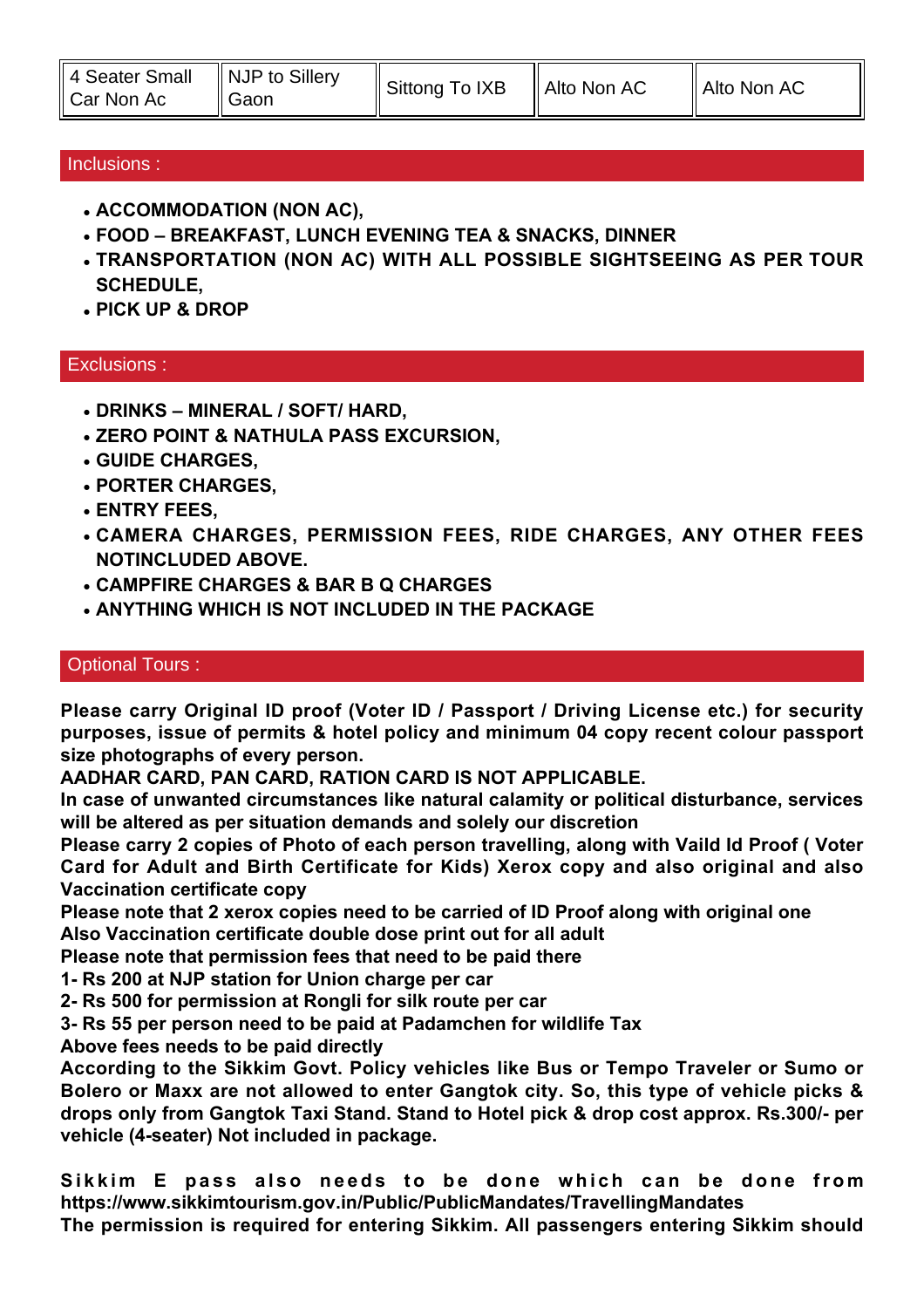## Cancellation Policy :

#### **CANCELLATION POLICY FOR PACKAGE BOOKING**

**1. In case of request for cancellation of reservation received 125 or more days before the onward journey 25% of the total package amount per person will be collected as cancellation charge.**

**2. In case of request for cancellation of reservation received 90 or more days before the onward journey 35% of the total package amount per person will be collected as cancellation charge.**

**3. In case of request for cancellation of reservation received 60 days before the onward journey 50% of the total package amount per person will be collected as cancellation charge.**

**4. In case of request for cancellation of reservation received 30 days before the onward journey 75% of the total package amount per person will be collected as cancellation charge.**

**5. No Refund is allowed if request for cancellation is received in less than 20 Days before onward Journey Date.**

**6.For consideration of any reservation cancellation application must be supported by the advance payment receipt issued by our office and cancellation time computed accordingly. Parties outside Kolkata may request for cancellation by letter or email. No telephonic request for cancellation of reservation is entertained.**

**7.Company holds no liability if parties fail to catch schedule train/flight for their failure to turn up in time and also due to some last minute timing change effected by the Railways/Airlines. In all such cases, parties are at liberty to join our group at any subsequent station. And for such events, parties will have to bear all ticket costs, hotel and transportation expenses etc.**

**7.If the booking is made through the Agency/Tourism/Govt Bodies, cancellation should be done through them only.**

**8.In case of cancellation of reservation due to political and natural calamities, money will be refunded after deduction of cancellation charges as decided by the management.**

**CANCELLATION POLICY FOR FIT/CUSTOMIZED PACKAGE BOOKING 1. In case of request for cancellation of reservation received 120 or more days before the onward**

**journey 25% of the total package amount per person will be collected as cancellation charge.**

**2. In case of request for cancellation of reservation received 90 or more days before the onward journey 35% of the total package amount per person will be collected as cancellation charge.**

**3. In case of request for cancellation of reservation received 60 days before the onward journey 50% of the total package amount per person will be collected as cancellation charge.**

**4. In case of request for cancellation of reservation received 35 days before the onward journey 75% of the total package amount per person will be collected as cancellation charge.**

**5. No Refund is allowed if request for cancellation is received in less than 25 Days before onward Journey Date.** 

**6.For consideration of any reservation cancellation application must be supported by the advance payment receipt issued by our office and cancellation time computed accordingly. Parties outside Kolkata may request for cancellation by letter or email. No telephonic request for cancellation of reservation is entertained.**

**7.Company holds no liability if parties fail to catch schedule train/flight for their failure to turn up in time and also due to some last minute timing change effected by the Railways/Airlines. In all such cases, parties are at liberty to join at any subsequent station. And for such events, parties will have to bear all ticket costs, hotel and transportation expenses etc.**

**8.If the booking is made through the Agency/Tourism/Govt Bodies, cancellation should be done through**